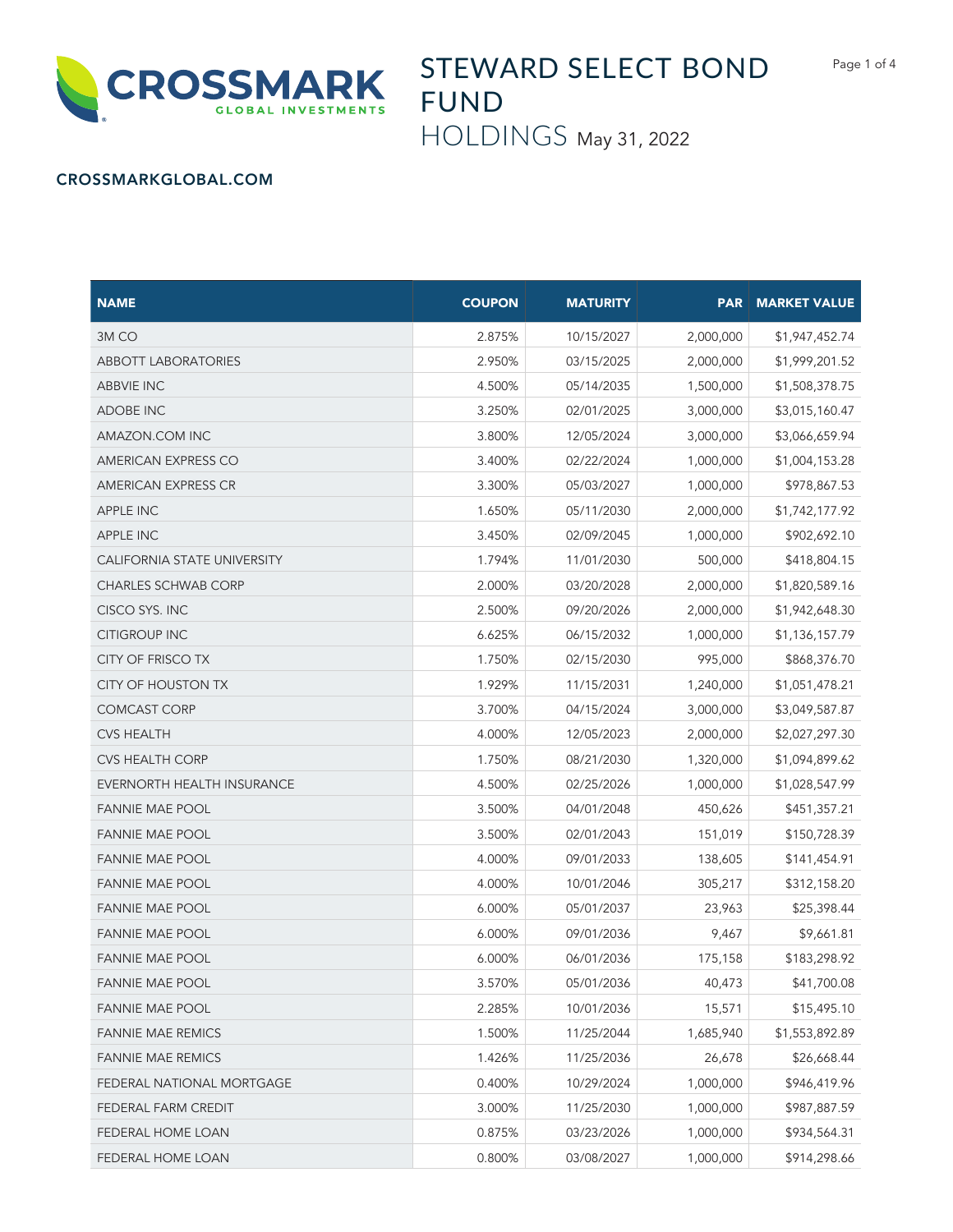| <b>NAME</b>                      | <b>COUPON</b> | <b>MATURITY</b> |           | <b>PAR   MARKET VALUE</b> |
|----------------------------------|---------------|-----------------|-----------|---------------------------|
| FEDERAL HOME LOAN                | 0.850%        | 02/26/2026      | 1,000,000 | \$936,219.40              |
| <b>FEDERAL HOME LOAN</b>         | 0.900%        | 12/01/2027      | 2,000,000 | \$1,808,510.12            |
| FEDERAL HOME LOAN                | 1.000%        | 07/29/2026      | 1,000,000 | \$933,589.91              |
| FEDERAL HOME LOAN                | 1.000%        | 03/16/2027      | 2,000,000 | \$1,837,097.42            |
| FEDERAL HOME LOAN                | 1.070%        | 01/25/2030      | 1,000,000 | \$862,944.78              |
| <b>FEDERAL HOME LOAN</b>         | 2.750%        | 02/22/2034      | 1,000,000 | \$922,090.96              |
| FEDERAL HOME LOAN                | 3.000%        | 02/24/2037      | 1,000,000 | \$907,288.34              |
| FEDERAL HOME LOAN                | 3.100%        | 05/10/2027      | 1,000,000 | \$997,002.32              |
| FEDERAL HOME LOAN                | 3.650%        | 05/26/2027      | 1,000,000 | \$1,005,579.65            |
| FEDERAL HOME LOAN                | 0.625%        | 07/29/2026      | 1,000,000 | \$947,059.39              |
| <b>FEDERAL HOME LOAN</b>         | 1.750%        | 03/10/2027      | 1,000,000 | \$984,900.90              |
| FEDERAL HOME LOAN                | 3.500%        | 05/24/2027      | 1,000,000 | \$1,003,100.57            |
| FEDERAL HOME LOAN                | 0.700%        | 04/13/2026      | 1,000,000 | \$947,201.43              |
| <b>FEDERAL HOME LOAN</b>         | 1.500%        | 10/27/2023      | 1,000,000 | \$999,758.30              |
| <b>FEDERAL HOME LOAN</b>         | 0.750%        | 08/25/2028      | 1,350,000 | \$1,246,815.91            |
| FEDERAL HOME LOAN                | 1.000%        | 04/29/2031      | 730,769   | \$677,459.68              |
| FEDERAL HOME LOAN                | 0.650%        | 09/30/2026      | 2,000,000 | \$1,874,371.94            |
| FEDERAL HOME LOAN                | 0.750%        | 09/30/2027      | 800,000   | \$740,085.30              |
| FEDERAL HOME LOAN                | 0.700%        | 03/30/2026      | 1,000,000 | \$947,903.42              |
| FEDERAL HOME LOAN                | 0.800%        | 10/27/2026      | 1,000,000 | \$911,975.83              |
| FEDERAL HOME LOAN                | 1.050%        | 07/21/2028      | 1,000,000 | \$897,043.63              |
| FEDERAL HOME LOAN                | 2.000%        | 12/24/2024      | 1,000,000 | \$983,428.25              |
| FEDERAL NATIONAL MORTGAGE        | 0.550%        | 08/19/2025      | 1,000,000 | \$932,155.56              |
| <b>FEDERAL NATIONAL MORTGAGE</b> | 0.560%        | 10/28/2025      | 1,000,000 | \$927,904.56              |
| FEDERAL NATIONAL MORTGAGE        | 0.580%        | 08/25/2025      | 1,000,000 | \$932,485.85              |
| FEDERAL NATIONAL MORTGAGE        | 0.600%        | 08/28/2025      | 1,000,000 | \$933,154.55              |
| <b>FISERV INC</b>                | 4.200%        | 10/01/2028      | 1,000,000 | \$989,452.11              |
| FREDDIE MAC GOLD POOL            | 3.500%        | 02/01/2034      | 198,989   | \$201,732.61              |
| FREDDIE MAC GOLD POOL            | 5.000%        | 11/01/2037      | 5,224     | \$5,446.13                |
| FREDDIE MAC GOLD POOL            | 6.000%        | 03/01/2038      | 16,935    | \$18,618.64               |
| FREDDIE MAC NON GOLD             | 3.250%        | 05/01/2036      | 17,225    | \$17,268.52               |
| FREDDIE MAC NON GOLD             | 2.035%        | 10/01/2037      | 8,102     | \$8,056.16                |
| FREDDIE MAC POOL                 | 3.500%        | 10/01/2049      | 270,855   | \$266,992.46              |
| FREDDIE MAC REMICS               | 3.000%        | 07/15/2041      | 1,031,616 | \$1,031,209.49            |
| FREDDIE MAC REMICS               | 3.500%        | 12/15/2048      | 454,251   | \$450,844.46              |
| FREDDIE MAC REMICS               | 4.000%        | 12/15/2025      | 2,500,000 | \$2,544,310.75            |
| <b>GENERAL DYNAMICS CO</b>       | 3.750%        | 05/15/2028      | 2,000,000 | \$2,003,332.30            |
| <b>GENERAL MILLS INC</b>         | 4.200%        | 04/17/2028      | 2,000,000 | \$2,023,813.36            |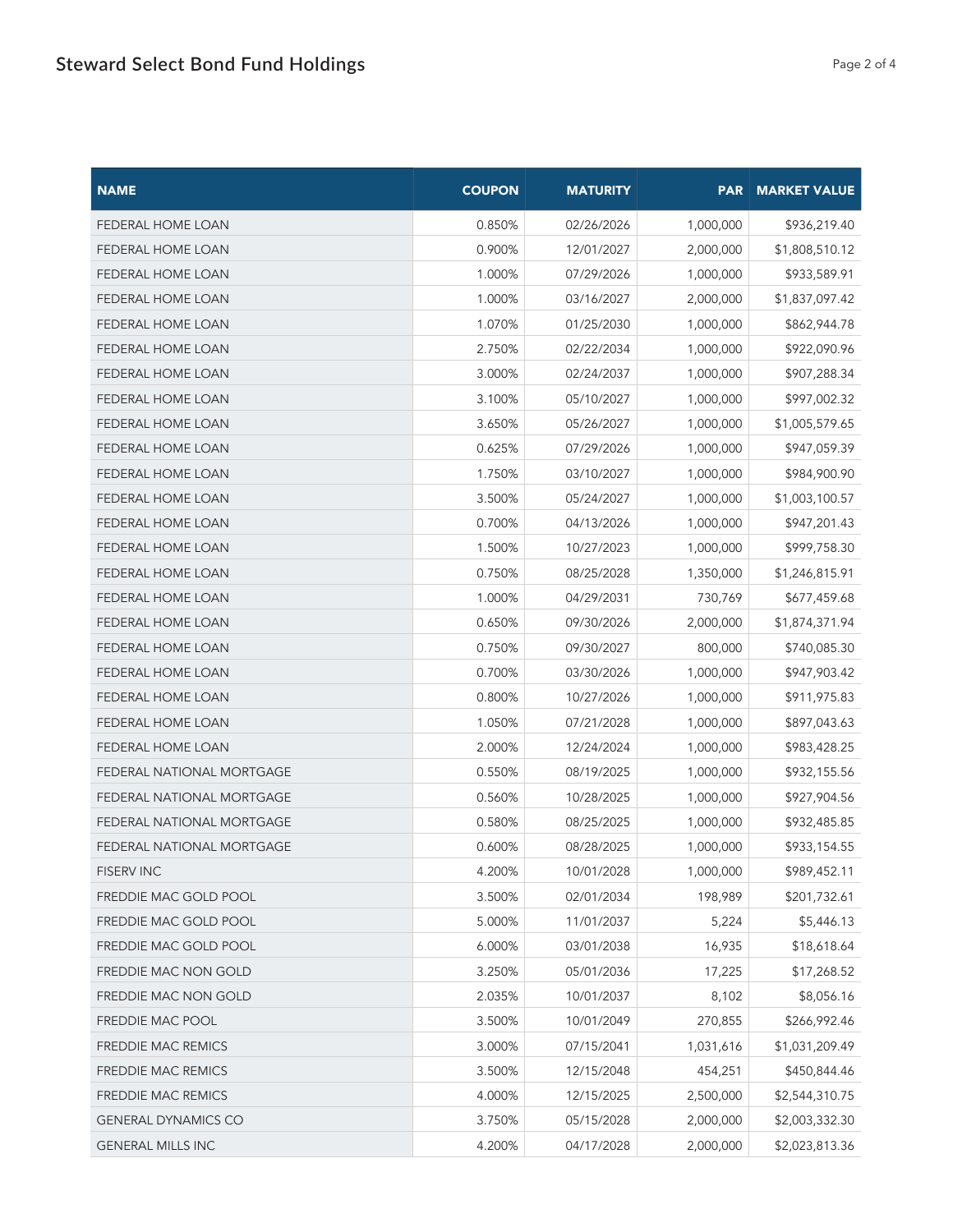| <b>NAME</b>                | <b>COUPON</b> | <b>MATURITY</b> |           | <b>PAR   MARKET VALUE</b> |
|----------------------------|---------------|-----------------|-----------|---------------------------|
| <b>GINNIE MAE I POOL</b>   | 4.500%        | 06/15/2040      | 71,135    | \$75,096.71               |
| <b>GINNIE MAE I POOL</b>   | 6.000%        | 06/15/2037      | 18,511    | \$20,230.31               |
| <b>GINNIE MAE I POOL</b>   | 6.000%        | 10/15/2037      | 18,485    | \$20,447.06               |
| <b>GINNIE MAE II POOL</b>  | 4.500%        | 08/20/2038      | 25,049    | \$25,320.48               |
| <b>GINNIE MAE II POOL</b>  | 5.000%        | 05/20/2040      | 33,109    | \$34,440.33               |
| <b>GINNIE MAE II POOL</b>  | 5.500%        | 12/20/2038      | 4,265     | \$4,478.88                |
| <b>GINNIE MAE II POOL</b>  | 6.500%        | 10/20/2038      | 1,718     | \$1,778.20                |
| <b>GINNIE MAE II POOL</b>  | 2.625%        | 01/20/2039      | 8,970     | \$9,016.14                |
| <b>GOLDMAN SACHS GROUP</b> | 5.950%        | 01/15/2027      | 1,500,000 | \$1,604,523.17            |
| HOME DEPOT INC/THE         | 3.750%        | 02/15/2024      | 2,000,000 | \$2,037,211.64            |
| <b>INTEL CORP</b>          | 4.000%        | 12/15/2032      | 2,000,000 | \$2,014,753.38            |
| <b>JOHN DEERE CAP. COR</b> | 3.450%        | 03/13/2025      | 2,000,000 | \$2,023,128.14            |
| <b>LEANDER INDEPENDENT</b> | 1.992%        | 08/15/2033      | 895,000   | \$747,224.85              |
| LOCKHEED MARTIN COR        | 3.550%        | 01/15/2026      | 1,000,000 | \$1,014,604.93            |
| LOWE'S COS INC             | 3.650%        | 04/05/2029      | 2,000,000 | \$1,935,307.24            |
| <b>MASTERCARD INC</b>      | 3.375%        | 04/01/2024      | 2,000,000 | \$2,021,412.60            |
| <b>MCDONALD'S CORP</b>     | 3.600%        | 07/01/2030      | 1,000,000 | \$967,015.72              |
| <b>MCDONALD'S CORP</b>     | 3.625%        | 09/01/2049      | 2,500,000 | \$2,125,493.28            |
| <b>METROPOLITAN GOV.</b>   | 2.131%        | 07/01/2032      | 1,215,000 | \$1,066,878.38            |
| MICROSOFT CORP             | 3.450%        | 08/08/2036      | 2,000,000 | \$1,938,501.52            |
| NI FDS TREAS PORT PREMIER  | 0.460%        |                 | 2,218,653 | \$2,218,652.65            |
| NIKE INC                   | 2.850%        | 03/27/2030      | 3,000,000 | \$2,825,173.38            |
| <b>NORTH TEXAS TOLLWAY</b> | 2.080%        | 01/01/2031      | 100,000   | \$85,110.50               |
| <b>NORTHWEST INDEPEND</b>  | 1.966%        | 02/15/2034      | 600,000   | \$485,846.70              |
| NVIDIA CORP                | 2.850%        | 04/01/2030      | 2,000,000 | \$1,871,454.12            |
| OPTEUM MORTGAGE ACCEP      | 5.850%        | 12/25/2035      | 58,903    | \$58,728.80               |
| ORACLE CORP                | 3.250%        | 11/15/2027      | 2,000,000 | \$1,871,462.14            |
| PAYPAL HLDGS. INC          | 2.850%        | 10/01/2029      | 2,000,000 | \$1,843,910.84            |
| PROCTER & GAMBLE CO        | 3.000%        | 03/25/2030      | 1,000,000 | \$961,182.36              |
| PROCTER & GAMBLE CO        | 3.100%        | 08/15/2023      | 1,000,000 | \$1,007,980.98            |
| PRUDENTIAL FINL. INC       | 5.875%        | 09/15/2042      | 2,000,000 | \$1,991,909.48            |
| QUALCOMM INC               | 4.650%        | 05/20/2035      | 4,000,000 | \$4,210,460.96            |
| RALPH LAUREN CORP          | 2.950%        | 06/15/2030      | 1,000,000 | \$906,774.44              |
| RAYTHEON TECHS. COR        | 3.750%        | 11/01/2046      | 2,000,000 | \$1,773,618.22            |
| SALESFORCE INC             | 3.700%        | 04/11/2028      | 1,000,000 | \$1,010,133.50            |
| SHERWIN-WILLIAMS CO        | 2.950%        | 08/15/2029      | 1,000,000 | \$922,045.94              |
| SHERWIN-WILLIAMS CO        | 3.800%        | 08/15/2049      | 1,000,000 | \$852,246.13              |
| <b>STARBUCKS CORP</b>      | 3.750%        | 12/01/2047      | 2,000,000 | \$1,677,160.56            |